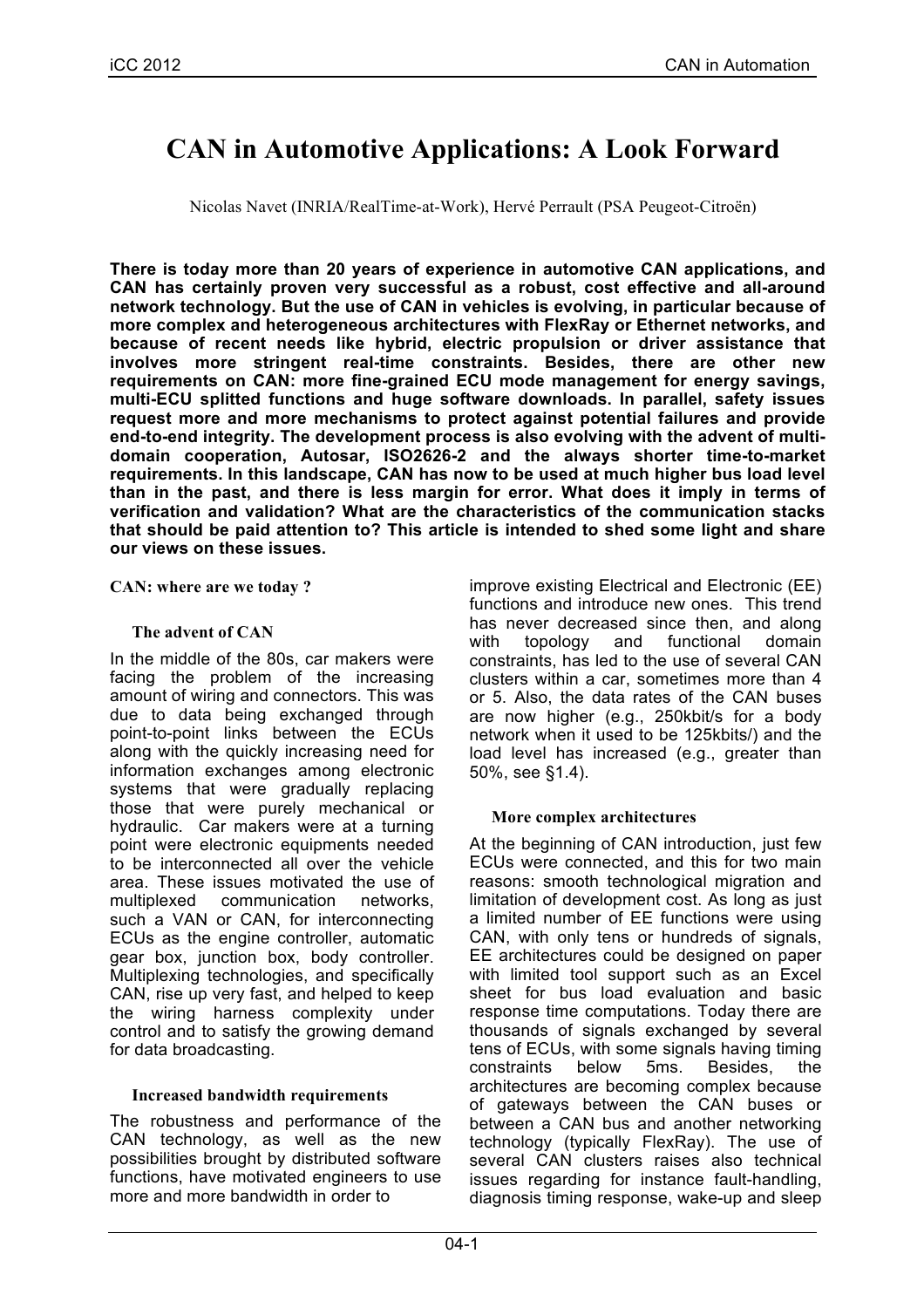synchronization. And, whatever we do, there is an overlap between the data sent on each bus, which induces a significant waste a bandwidth. To face the EE architecture complexity, and be able to push the limits of CAN, car makers have developed their own toolset as well as they have established rigorous development processes. Besides, there are now some well-suited COTS tools available on the market.

# **Optimizing CAN networks**

When CAN was introduced, the bus loads were limited (see [15] for a typical set of messages of the years 1995-2000) and the specifications of the communication stack features, priorities and periods, etc, were defined more to handle scalability and overcome microcontroller limitations than bandwidth optimization.

Optimizing CAN networks, which includes reaching higher load levels, has now become an industrial requirement for several reasons:

- 1. It helps to master the complexity of the architectures
- 2. It reduces the hardware costs, weight, space, consumption, etc
- 3. It facilitates an incremental design process,
- 4. It may avoid the industrial risk and the time to master new technologies,
- 5. It leads to better communication performances and helps to match the bandwidth needs. Sometimes, a 60%-loaded CAN network can be more efficient that two 40% CAN networks interconnected by a gateway causing delays and high jitters.

The first obvious way to optimizing a CAN is to keep the amount of data transmitted to a minimum, specifically limit the transmission frequency of the frames. This requires a rigorous identification and traceability of the temporal constraints. Given a set of signals or frames, and their associated temporal constraints (freshness, jitters, etc), they are in addition a few configuration levers than can be triggered:

1. Desynchronize the stream of frames by using offsets (see Figure 1). The reader may refer to [14] for comprehensive experiments on the large gains achieved using offsets,

- 2. Reassign the priorities of the frames, so that the priority order better reflects the timing constraints,
- 3. Re-consider the frame-packing [17] (i.e., allocation of the signals to the frames and choice of the frame periods, so as to minimize the bandwidth usage while meeting timing constraints),
- 4. Optimize the ECU communication stacks so as to remove all implementation choices that cause a departure from the ideal CAN behavior (see §2.3).

Configuration and verification algorithms used for 1, 2 and 3 have to guarantee the temporal behavior of the communication system, and ideally be optimal, or provide lower-bounds on their efficiency.





*Analyzer [1] showing maximum buffer utilization and CAN frame worst-case response times (by decreasing priority) for different offset configurations. This graph shows the typical gain one can expect with offsets.*

In our view, a bus load threshold for an "easy" CAN cluster integration is around 35-40%, and below this limit, the latencies and freshness constraints are rather easily "managed". Overcoming this limit implies more detailed supplier specifications on the one hand, and, on the other hand, to spend more time and effort in the integration/validation phase.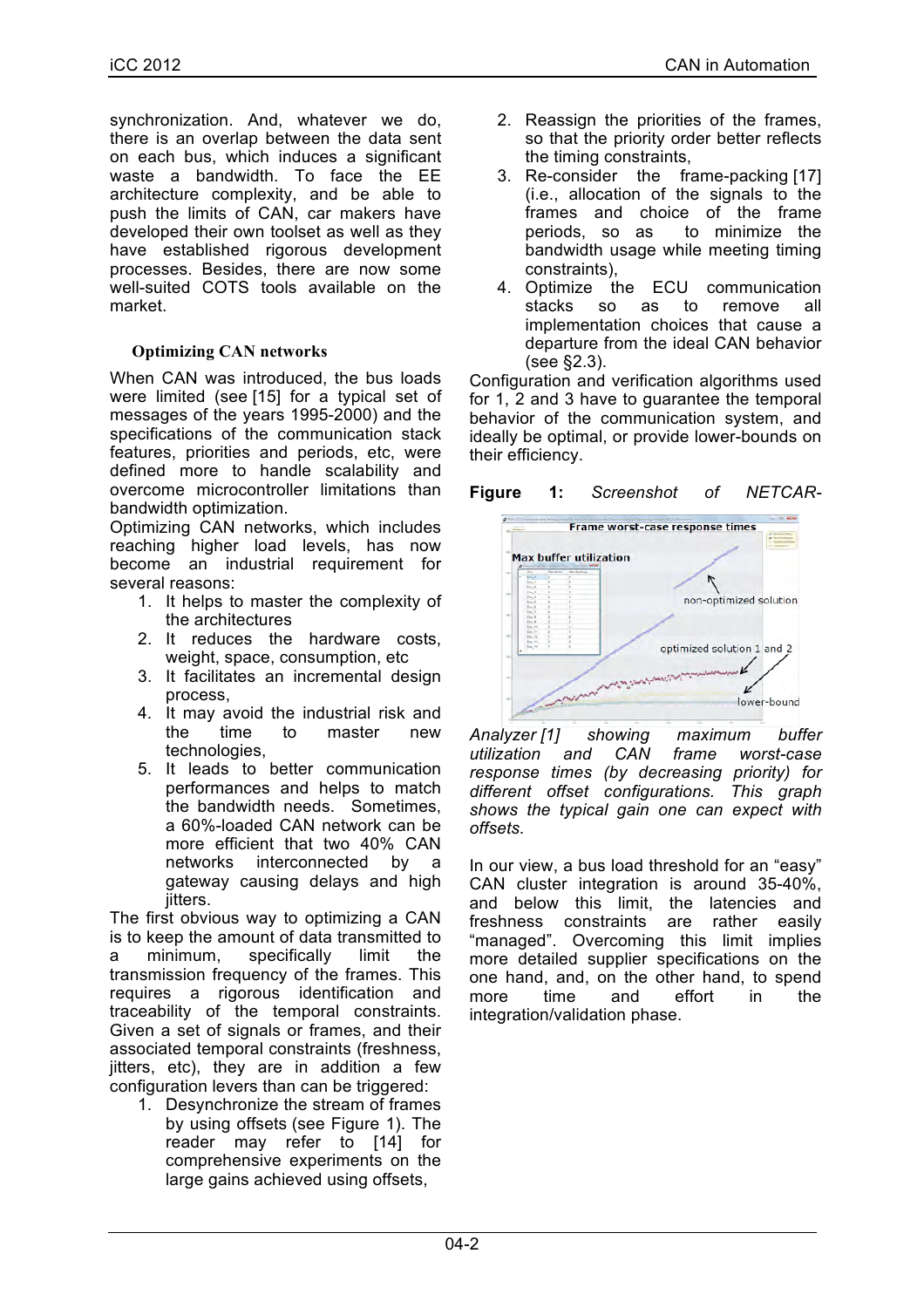#### **Bridging the gap between models and implementations**

### **Simulation versus analysis**

Early in the development cycle, when ECUs are not available, simulation models and analytical models are the two possible verification techniques. As explained in [11], both provide complementary results and, most often, none of them alone is sufficient. On the one hand, numerous experiments (e.g., in [11,13]) suggest that simulation alone is not appropriate to find the worst case scenarios because they are too rare (see Figure 2). On the other hand, worst-case analysis cannot help to quantify how rare these events are, nor how long they last, nor what the average (or any other relevant statistics) of the response



times are.

**Figure 2:** *Worst-case response times (by decreasing priority of the frames) obtained by analysis (black curve) versus maximum values collected during long simulation runs for two ECU clock drift values (screenshot of RTaW-Sim [2]).*

However, it is possible to derive by analysis the phasing conditions between ECUs, specific to each frame, that cause its worst case response time. Then, using a simulation tool, it becomes possible to observe for how long this situation lasts and where the ECU clock drifts lead from there. Such simulations also contribute to validate the results obtained from the analysis tool (see Figure 3), which is needed because these tools are usually commercial black boxes and, though progresses are steadily being made [3,4,9], they have to make simplifications about the hardware and the communication stack [13]. Besides, because of the complexity of the schedulability analyses, there is always the risk that the tool implementation or even the

analysis itself is flawed, as it turned out to be the case with the basic CAN schedulability analysis (see [3]).

There are now COTS tools to support the verification activity, even freely available tools such as RTaW-Sim [2] for simulation and NETCAR-Analyzer [1] for schedulability analysis. For CAN, analysis consists mainly of schedulability analyses, providing upper bounds on the considered performance metrics: latencies, transmission jitters, size of the waiting queues at the ECUs and gateway levels, etc.

**Figure 3:** *Worst-case response times (by decreasing priority of the frames) obtained by analysis (blue curve) versus maximum values collected by simulation. The trajectory that was simulated here is the one leading to the worst-case response time for a specific frame. As the black circle shows, the worst-case* 



*response time for that frame is close to what can be obtained by simulation.*

#### **Higher bus loads require more fine-grained models**

Optimized CAN networks means higher network loads, and indeed they may now easily exceed 50% of load. But because there is less slack, there is a need for models that are more fine-grained than they were in the past. In particular, models should now account for:

- Transmission errors [15], and possibly ECU reboots,
- The use of a periodic communication task responsible for building the frame and issuing the transmission requests. In some cases, this frame may suffer delays caused by higher priority activities,
- Possible asynchronisms between the applicative level tasks that produce the signals and the communication task. Sometimes such delays can be larger than the latencies on the CAN bus,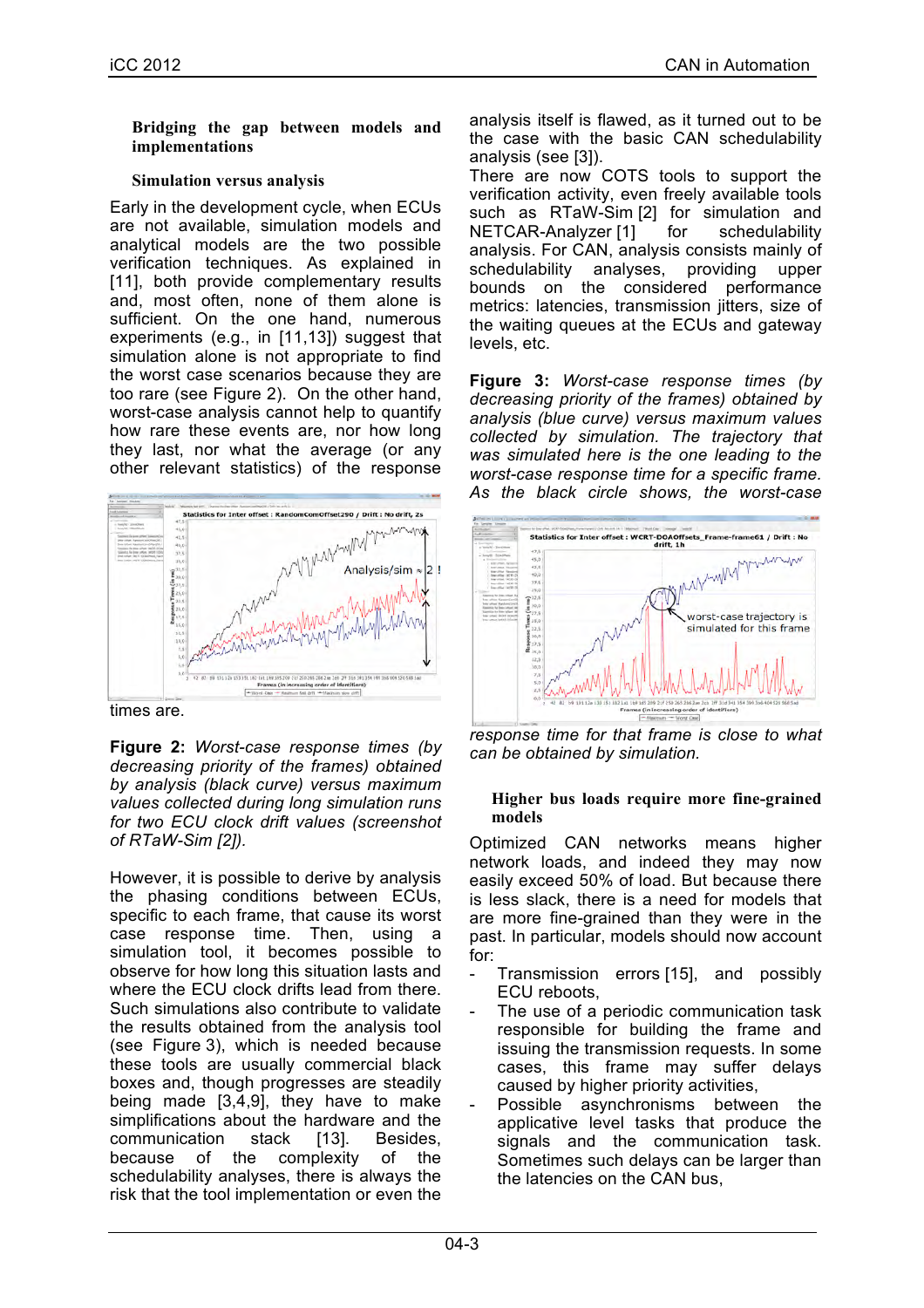- More fine-grained models of the hardware and communication stack (see §1.6). For instance, taking into account the ECU clock drifts may change drastically the conclusions that can be drawn from a simulation [11]. The same holds for a worst-case schedulability analysis [4,9] when explicitly modeling a FIFO waiting queue.
- Better characterization of the traffic, in particular the non-periodic part of the traffic [14] and the transmission jitters (especially for frames that are forwarded from one network to another). The non-periodic traffic is generally difficult to characterize, but if overlooked, one will tend to underestimate the frame latencies as shown in [14] which, in the worst-case, may have an impact on the safety.



**Figure 4:** *On the two graphs, the X-axis shows the index of the aperiodic frames while the Y-axis is the time between two succcessive aperiodic transmissions. The upper graph is a real data trace collected while driving (only the aperiodic frames). The lower graph is an artificial data trace generated with a probabilistic model of the aperiodic frames (here Weibull interarrivals with parameters fitted with maximumlikelihood estimation using the real data trace). The probabilistic model can be used both for simulation and worst-case analysis, as done in [14].*

#### **Departure from the ideal CAN behavior**

Up to rather recently analytical models were often much simplified abstraction of reality: usually overly pessimistic (e.g. regarding the non-periodic traffic) and sometimes even optimistic, which means unsafe in our context. Indeed not all the classical assumptions made on

the ideal CAN scheduling model are met by the implementations. Examples include:

- Non-abortable transmit request [7] (some communication stacks/controllers may not offer the possibility to cancel lower-priority transmission requests when a higher priority frame is released),
- Limited number of transmit buffers [5,6],
- Delays in refilling the transmit buffers [6],
- The use of a FIFO waiting queue for frames, or any other policy than the Highest Priority First (see Figure 5). The reader may refer to [4,9] for an in-depth treatment of this topic,
- Internal CAN controller message arbitration based on transmit buffer number rather than frame ID,
- Frame queuing not done in priority order (but for example by PDU index in Autosar) because of the communication stack.



**Figure 5:** *Frame worst-case response times by decreasing priority on a typical body network. The blue curve shows the results when all nodes have prioritized waiting queues for the frames. The blue curve shows the actual worst-case response times when there is one station (out of 15) that possesses a FIFO waiting queue. As one can observe, in the latter case many high priority frames will suffer more delays, and potentially they may not respect their timing constraints (e.g., deadline, jitter in reception).*

Whether or not the CAN communication stacks will depart from the ideal CAN behaviour may make in practice a large difference in terms of performance and predictability. For instance, a single station with a FIFO queue can create bursts of high priority frames that will impact the latencies of the frames sent by all the other stations (see Figure 5 and experiments in [9]), possibly it may even propagate to other networks through the increased jitters of the frames that are forwarded through the gateways. In a general manner, if the integrator does not have control over the communication stacks of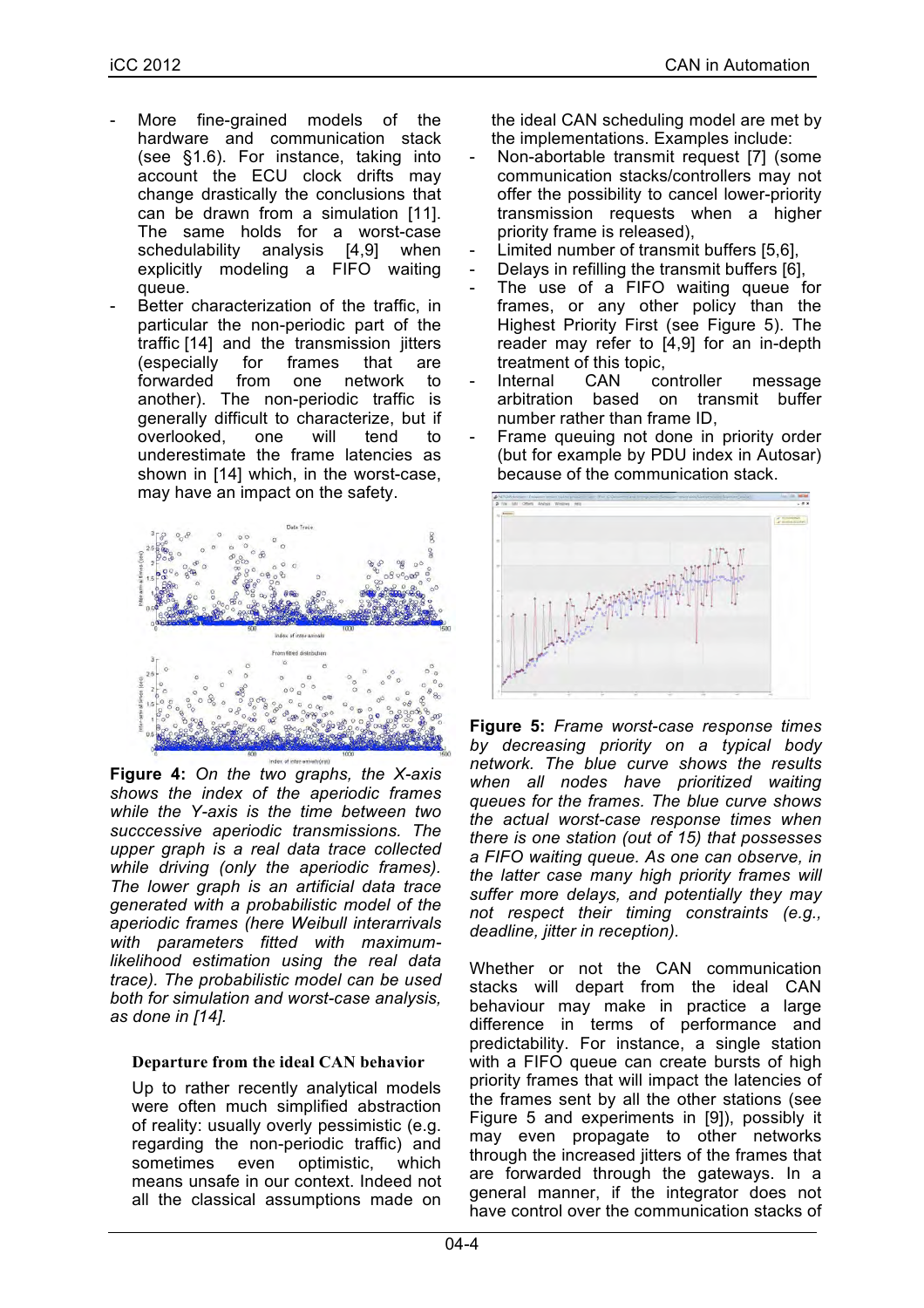all the ECUs that make up a system, he should use conservative assumptions for the validation. Fortunately, since a few years and the identification of a flaw in the original CAN schedulability analysis [8], significant progresses have been made in our view and the main issues have been identified and accounted for in the schedulability analysis (see references [3- 9]).

Better adherence to the CAN priority behaviour, can be enforced by more detailed and more constraining specifications for the suppliers. Also, to some extent, the verification can be performed by tools that analyze transmission traces such as RTaW-TraceInspector.

#### **Summary and conclusions**

We can consider that when an EE architecture requires more than 3 or 4 CAN clusters, it could a better choice to introduce a new networking technology. As the most important needs for CAN bandwidth come from powertrain and chassis domains, a "natural" technology is Flexray which provides 10Mbit/s and timetriggered features. Another technology which should be considered in the future to increase bandwidth is the upcoming CAN FD from Bosch. It may provide a good trade-off between the difficulty of the migration path and additional bandwidth availability.

Nevertheless, in many cases, optimizing the standard CAN networks will help to defer the introduction of new technologies, at least for a subset of car domains. Using CAN at higher load levels requires however additional time and effort, be it for the supplier specifications or the verification. But in our view the current state of the technical literature on CAN and the COTS software tools are now mature enough to alleviate this additional work and succeed in building truly safe and optimized CANbased communication systems.

Nicolas NAVET INRIA / RealTime-at-Work 615, rue du Jardin Botanique 54600 Villers-les-Nancy, France nicolas.navet@inria.fr http://www.loria.fr/~nnavet

Hervé PERRAULT PSA Peugeot-Citroën DTI/DPMO/CSEO/APPT/APTI (LG010) 18, rue des Fauvelles 92256 La Garenne-Colombes Cedex, France herve.perrault@mpsa.com

## **References**

- [1] RealTime-at-Work, "NETCAR-Analyzer: Timing analysis and resource usage optimization for Controller Area Network," downloadable at http://www.realtimeatwork.com/software/n etcar-analyzer/, 2009.
- [2] RealTime-at-Work, "RTAW-Sim: Finegrained simulation of Controller Area Network with fault injection capabilities", downloadable at http://www.realtimeatwork.com/software/rt aw-sim/, 2009.
- [3] R.I. Davis, A. Burns, R.J. Bril, J.J. Lukkien. "Controller Area Network (CAN) Schedulability Analysis: Refuted, Revisited and Revised". *Real-Time Systems*, Volume 35, Number 3, pp. 239- 272, April 2007.
- [4] R.I. Davis, S. Kollmann, V. Pollex, F. Slomka, "Controller Area Network (CAN)<br>Schedulability Analysis with FIFO Schedulability Analysis with FIFO queues". In proceedings 23rd Euromicro Conference on Real-Time Systems (ECRTS), pages 45-56, July 2011.
- [5] M. Di Natale, "Evaluating message transmission times in Controller Area Networks without buffer preemption", In *8th Brazilian Workshop on Real-Time Systems*, 2006.
- [6] D.A. Khan, R.J. Bril, N. Navet, "Integrating hardware limitations in CAN<br>schedulability analysis," IEEE schedulability analysis," IEEE International Workshop on Factory Communication Systems (WFCS) pp.207-210, 18-21 May 2010.
- [7] D.A. Khan, R.I. Davis, N. Navet, "Schedulability Analysis of CAN with Nonabortable Transmission Requests". In proceedings 16th IEEE International Conference on Emerging Technologies and Factory Automation (ETFA'11), Sept 5-9th, 2011.
- [8] K.W. Tindell, A. Burns. "Guaranteeing message latencies on Controller Area Network (CAN)", In *Proceedings of 1st*